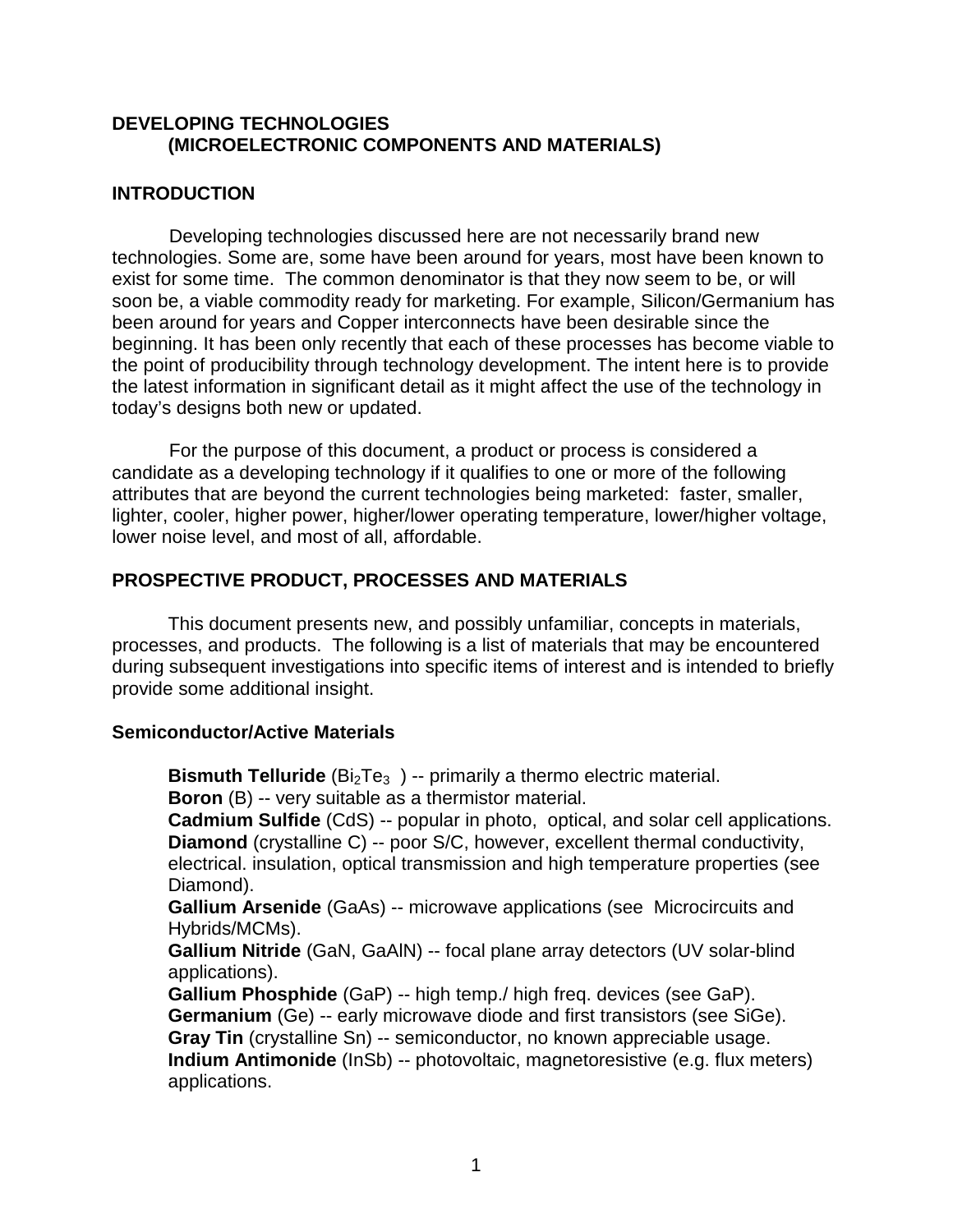**Indium Phosphide** (InP) -- early high speed, optical substrates and InP based microwave ICs. **Lead Sulfide** (PbS) -- early RF detectors, now as infrared detectors. **Mercury/Cadmium/Telluride** (HgCdTe) -- focal plane array det. (lrg Si or Sapphire wafers). **Platinum Silicide** (PtSi) -- low noise, high sensitivity imaging focal plane arrays. **Selenium** (Se) -- early rectifiers and photoconductive applications. **Silicon** (Si) -- most common semiconductor (see appropriate sections). **Silicon Carbide** (SiC) -- varistors, high temperature devices (see SiC). **Tellurium** (Te) -- seldom as a transistor, mostly as constituent in various S/C compounds. **Thallium** (Tl) -- Thallium based materials for IR detectors.

### **Fabrication Materials**

Substrates and Insulators:

**Alumina** (Al<sub>2</sub>O<sub>3</sub>) -- substrate for multiple usage, general purpose devices. **Aluminum Nitride** (AlN) -- high temperature applications (see AlN). **Beryllia** (BeO) -- good heat dissipation substrate for power device applications. **Cofired Ceramic** (Al<sub>2</sub>O<sub>3</sub> multilayered) -- multilayered/interconnected circuit applications.

**Diamond** (crystalline C) -- good electrical insulator (see Diamond).

**Ferrite** (Fe<sub>2</sub>O<sub>3</sub>) -- microwave/magnetic applications e.g. circulators.

**Glasses** (variety of compositions, e.g.  $Al_2O_3$ ,  $Na_2O$ ,  $SiO_2$ , etc.) -- displays and multiple uses.

**Glazed metal** (porcelain-enameled) -- specially shaped and large substrates. **Nitrides** (BN and  $Si<sub>2</sub>N<sub>4</sub>$ ) -- Hi-temp electrical insulators, excellent at room temperature.

**Organic** (variety of polymerics, e.g. polyesters, polycarbonates, polyimides etc.) -- low cost/low temp. applications (flex circuits, multilayered substrates, membrane switches, etc.

**Quartz** (fused silica as high purity SiO<sub>2</sub>) -- microwave device substrate applications.

**Sapphire** (the single-crystal form of  $A_2O_3$ ) -- for smooth surface substrate applications.

Conductive Metallization, Deposition Barriers and Platings:

**Aluminum** (Al) -- conductor for electronic components (see appropriate sections).

**Copper** (Cu) -- replacing AI as primary conductive metal (see appropriate sections).

**Gold** (Au) -- interconnect wires, wire bonds, and protective platings.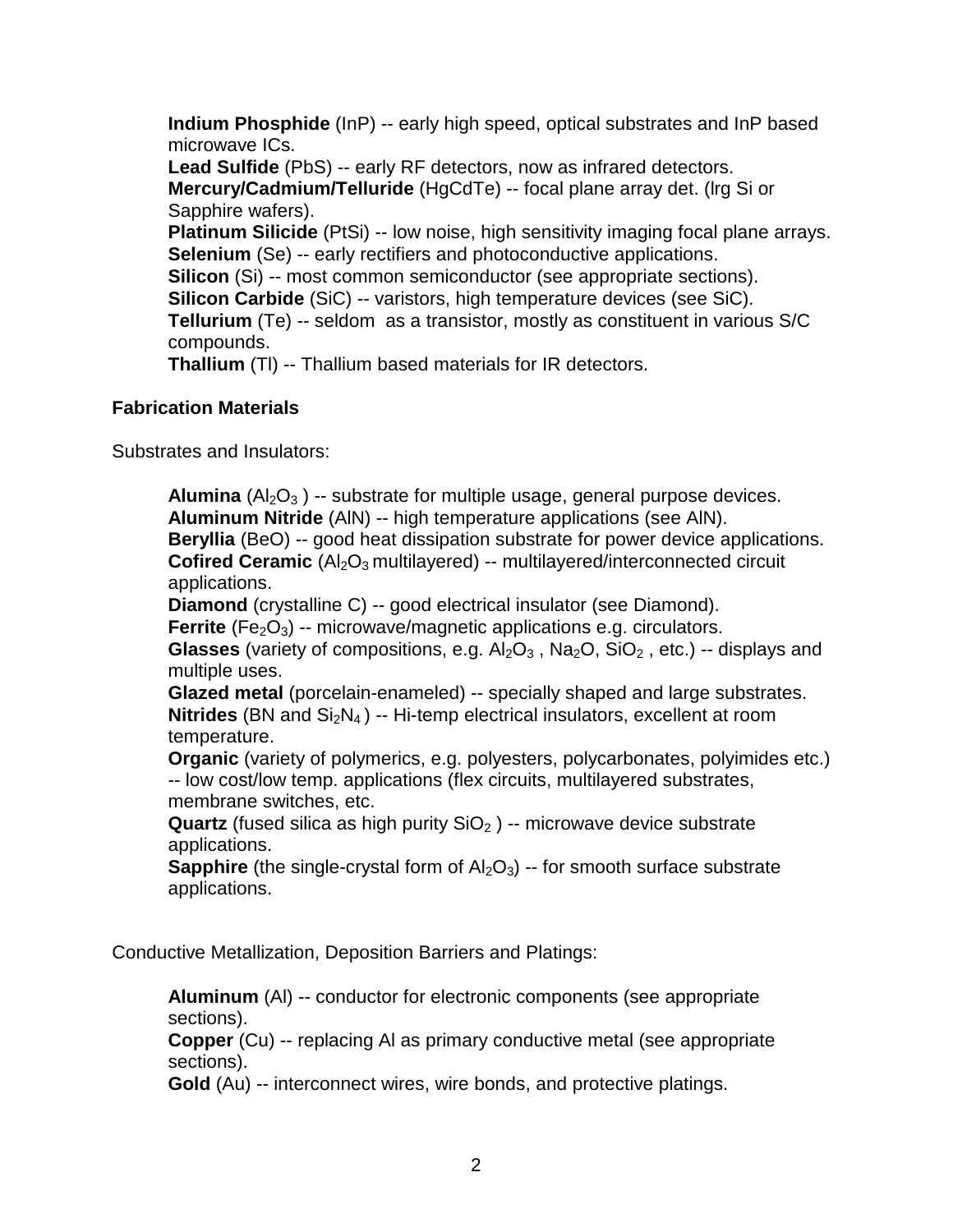**Kovar** (Fe/Co/Ni alloy) -- leadframes, leads, reinforcement and matrix applications. **Molybdenum** (Mo) -- higher conductivity barrier metal and promotes adhesion. **Nickel** (Ni) *--* barrier metal under conductive metals and protective platings. **Nitrides** (TiN, ZrN, TaN and HfN) -- stable-effective barrier layer between Al and Si/Silicides. **Silicides** (WSi<sub>2</sub>, MoSi<sub>2</sub>, and TaSi<sub>2</sub>) -- enhance hi-temp stability processing of substrates. **Titanium** (Ti, Ti-W) *--* used as barrier metals, promote adhesion. **Tungsten** (W) -- higher conductive. barrier metal, promotes adhesion, multilayer substrates.

## **PACKAGING/INTERCONNECTS**

The technologies discussed here greatly enhance PCB performance and will be a significant percentage of marketable product within this decade. The push for highly sophisticated products with higher power capabilities, more I/0s, and faster speeds has generated demands for very high lead count, reliable advanced package designs. The most recent technologies covered in the following paragraphs consist of three basic concepts:

### **Leadframe Technologies, Medium to High I/O Counts**

In all leadframe designs, die is mounted to an adhesive securing it for wire bonding with Au wire (Al may also be used). This provides the die-to-leadframe electrical connection. The package is completed by encapsulating the die-leadframe assembly with a plastic molding compound for protection. The major advantage of the leadframe design is package flexibility, which accommodates some differences in thermal expansion between the package and PCB.

### **Ball Grid Array Technologies (BGA)**

Typically, ball grid array technologies are smaller pin-for-pin than leaded devices, tend to be much more robust than leaded devices, and are not as easily damaged during handling and assembly. They are an attractive device, because of the ease of attachment to the PCB. However, array devices have the solder interconnects located under the package, which makes visual inspection difficult. Also, multilayer PCBs, with a distribution layer connected to the inner solder joints of the array device and plated vias, are required to provide signal escape routing between the solder sphere mounting pads. This increases board costs.

### **Direct Chip Attach (DCA)**

DCA technologies involve attaching the die directly to the PCB. These technologies offer an increase in high-speed performance and a significant reduction in real estate; however, sophisticated and specialized assembly processes are required.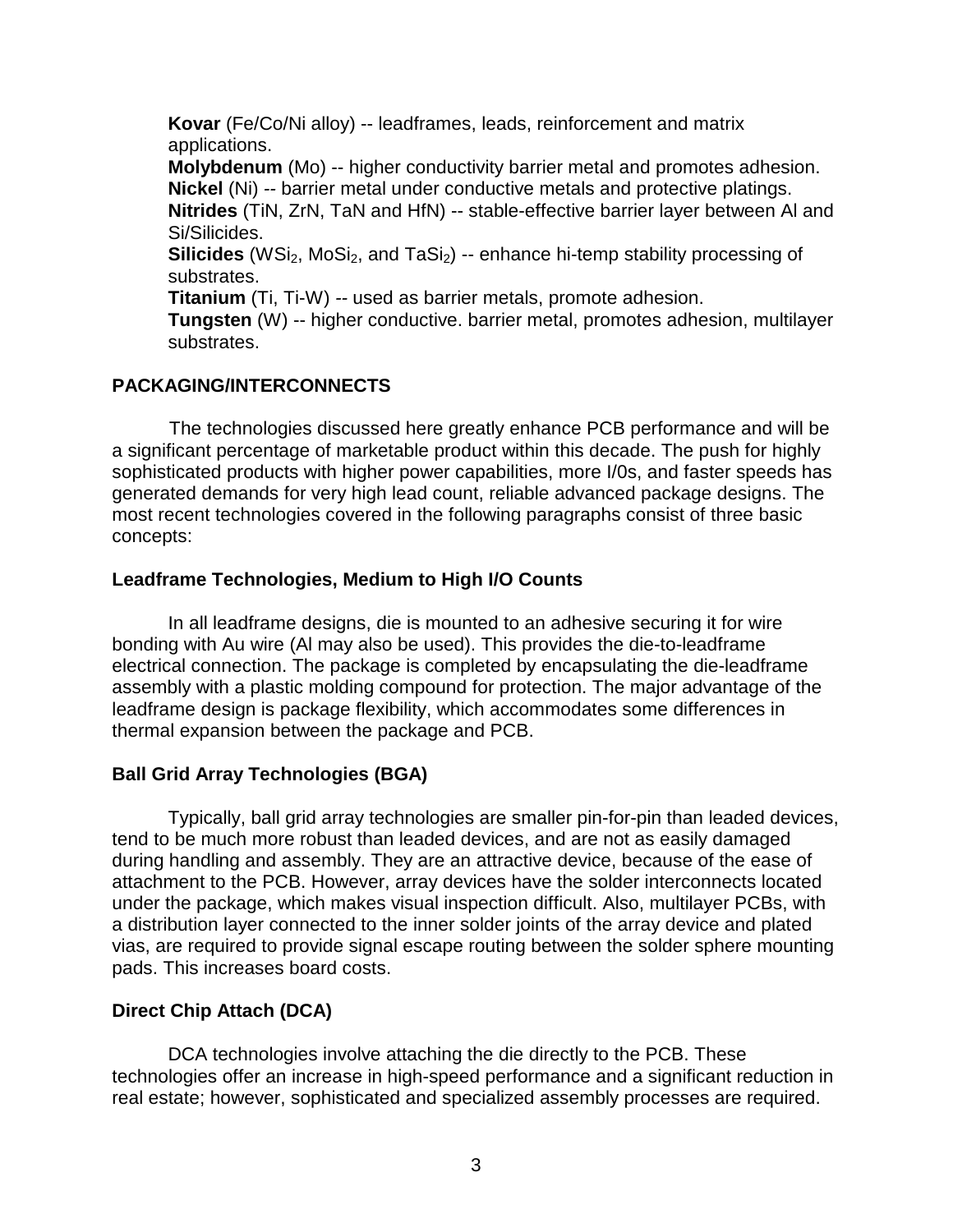The two most popular direct chip attachment types are flip-chip (FC) and chip-on-board (COB); each technology has several variations:

#### Flip-Chip

The first successful flip chip process was created 20 years ago as the "C4 process" (controlled collapsible chip connection). Flip-chip features a die with a bumplike attachment provision (usually eutectic, high-lead solder) bonded to what would be wire bond pads in past designs, and then, these are usually attached directly to the PCB or a flex circuit (referred to as FCOB), and sometimes are attached directly to a package (e.g. MCMs). There are several other metallurgical bump materials available e.g., high temperature solder, Ni/Au , and electrically conductive adhesives. Electrically conductive polymer adhesive bumping is gaining popularity as it has some advantages over traditional solder. Polymer bumping allows lower temperature processing, permitting a wider variety of substrate and board materials, and is less susceptible to thermal fatigue. Once attached, a dispenser deposits underfill around one or two sides of the flip-chip for added mechanical strength to the die interface bond. Flip-chip technology has performance and real estate advantages including reduced inductance and increased performance at higher frequencies. Disadvantages include special attachment processes, extreme CTE mismatches between the die and substrates, and there is a significant increase in the difficulty of testing the die at the assembly level.

#### Chip-on-Board

Chip-on-board (COB) processing (attaching the IC die directly to the PCB) is accomplished much like attaching to a standard leadframe. Advantages include a great reduction in board real estate, higher circuit performance, and the ability to process the chip with traditional semiconductor methods. The die to PCB attachment adhesive contains silver flakes for thermal conductivity. For electrical connections, the die is wire bonded to the board with a gold-to-aluminum bond at the die, and a gold-to-gold bond on the board. Environmental protection of the die is normally accomplished with some method of coating over the die, e.g. a silicone glob. Disadvantages include the need for specialized processes, materials, high-purity wire bondable gold pads on the PCB, and "Known Good Die (KGD)".

### Wafer Level Glass Shell

Wafer level glass shell is for ultra-thin applications (like Smart Cards) and consists of sandwiching a thinned die between two glass plates, or for high heat dissipation applications, aluminum nitride plates (see diagram below). The lapped wafer is encapsulated, the I/O pads are exposed and metallization applied to make the I/O connections. This technique, by encapsulating the die before singulating into a package (not much larger than the die), provides protection during subsequent handling of the die. Other advantages include increased speed, improved resistance to parasitics, ease in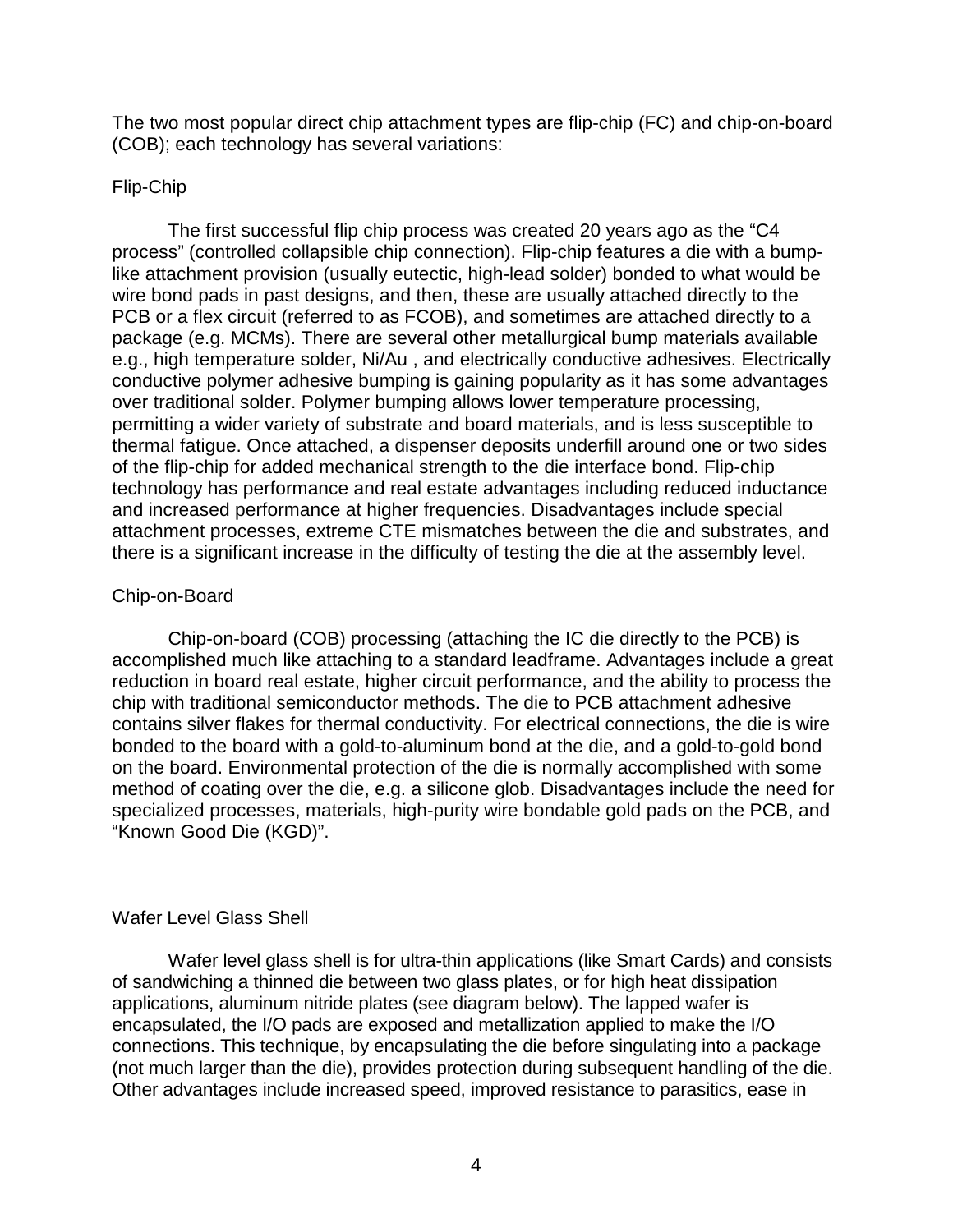heat sinking, and it can be attached with conventional soldering rather than TAB or wire bonding. Another practical attribute is its resistance to opening without destroying the chip, thereby eliminating the illegal reverse engineering possibility on a stolen Smart Card. It is also a candidate as replacement for direct chip attach designs.



Figure 1. Wafer Level Glass Shell

# **PROCESSES**

The following discussions pertain to those processes that are new, altered, or under development to achieve a desired improvement in the associated materials characteristic and/or product performance.

# **Copper Metallization**

The use of copper is quickly becoming widespread, as the inherent advantages are too significant to ignore. Copper has the potential to reduce overall resistivity, capacitance, power consumption, transition times, and metal levels. Each of these is a significant advantage for producing smaller and faster devices; and copper has better resistance to electromigration, which is a significant problem with aluminum. Recent advances employing an inlay technique called the Damascene Process (A process similar to ancient decorative process used to make Damascus steel swords.) has brought copper forth as the preference over the traditional aluminum metallization. The inlay process will incorporate a nitride diffusion barrier of tantalum or titanium to prevent poisoning of the silicon. Interestingly, it has been determined that a uniform barrier thickness on the bottom and sides of the inlay trench is not as critical as the grain structure in preventing unwanted voids. A seed layer of copper will be added over the nitride barrier. The final copper layer, bulk application, will be traditional electroplating; however, this must be followed by CMP (chemical-mechanical polishing) to achieve surface co-planarity, a difficult step because of considerable variation in material hardness.

# **SiGe Die**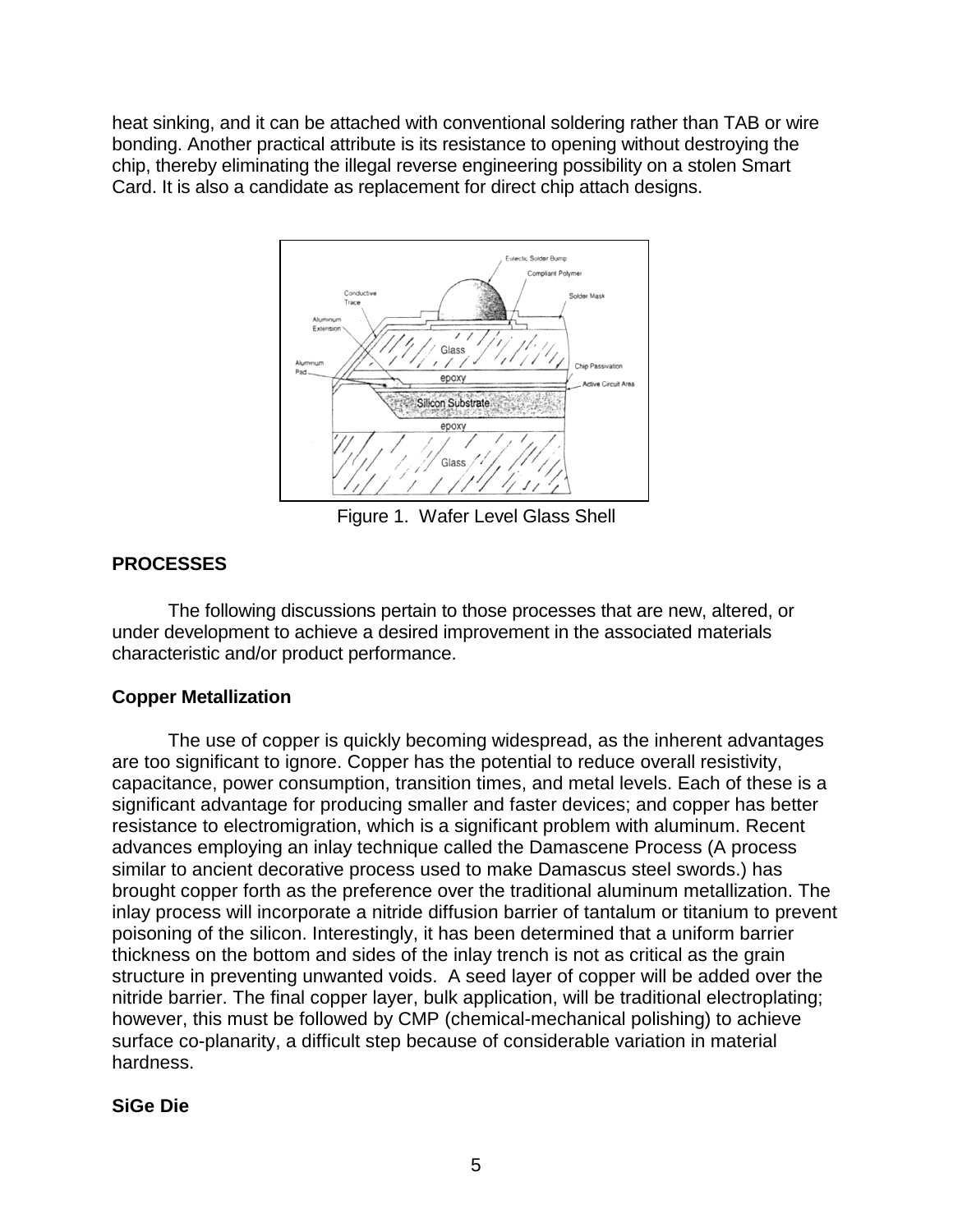Although silicon remains the predominant semiconductor material and gallium arsenide is used for high frequency applications because of its higher electron velocity, silicon germanium has been of significant interest since it was first proposed in 1957. SiGe may become a viable alternate in the near future as the critical process step of low temperature, SiGe epitaxy has been successfully developed using a patented ultrahigh vapor deposition (UHD-CVD) epitaxial reactor. Like GaAs, SiGe has a high velocity electron characteristic (23 Gigahertz operation) but operates cooler, is 25 % cheaper and is easier to produce as it can be fabricated in a standard silicon chip factory. SiGe disadvantages are lower breakdown voltage and greater susceptibility to crosstalk problems than GaAs.

## **Lithography (Post Optical Methods)**

Although optical lithography has the capability to produce sub-0.10 micron features, it has been accomplished only in a research project. Extreme ultraviolet (EUV) technology has been attracting the most attention . It is a step beyond deep ultraviolet (DUV) and still in the X-ray spectrum. It is referred to as "soft X-ray" denoting its place outside the visible/invisible spectrum of light. There are three non-optical lithography processes under serious development: proximity X-ray, projection E-beam, and EUV. Ion-beam projection lithography (IPL) and electron beam direct write methods are still being developed by some organizations. However, EUV now seems to be the US industry preference, while IPL is still very popular with the European community.

### **Microvias**

The fourth generation of PCB technology is here. Initially it was single sided, copper etched track, followed by double sided with drilled, plated through holes, and then stacking the double sided boards with drilled holes through all layers; and, today's 4th generation is blind and buried microvias.

### Microvia Fabrication

The three microvia fabrication technologies used today are laser ablation, plasma etching, and photo defined processing.

a. The laser ablation technique is accomplished either by direct high energy ablation of the copper foil, followed by low energy ablation of the dielectric, where the next copper layer limits the ablation process, or by chemical etching the copper foil and using only low energy laser drilling of the dielectric.

b. The plasma etching process first requires the copper foil be chemically etched to reveal the dielectric. Then the dielectric is exposed to a plasma flield\* consisting of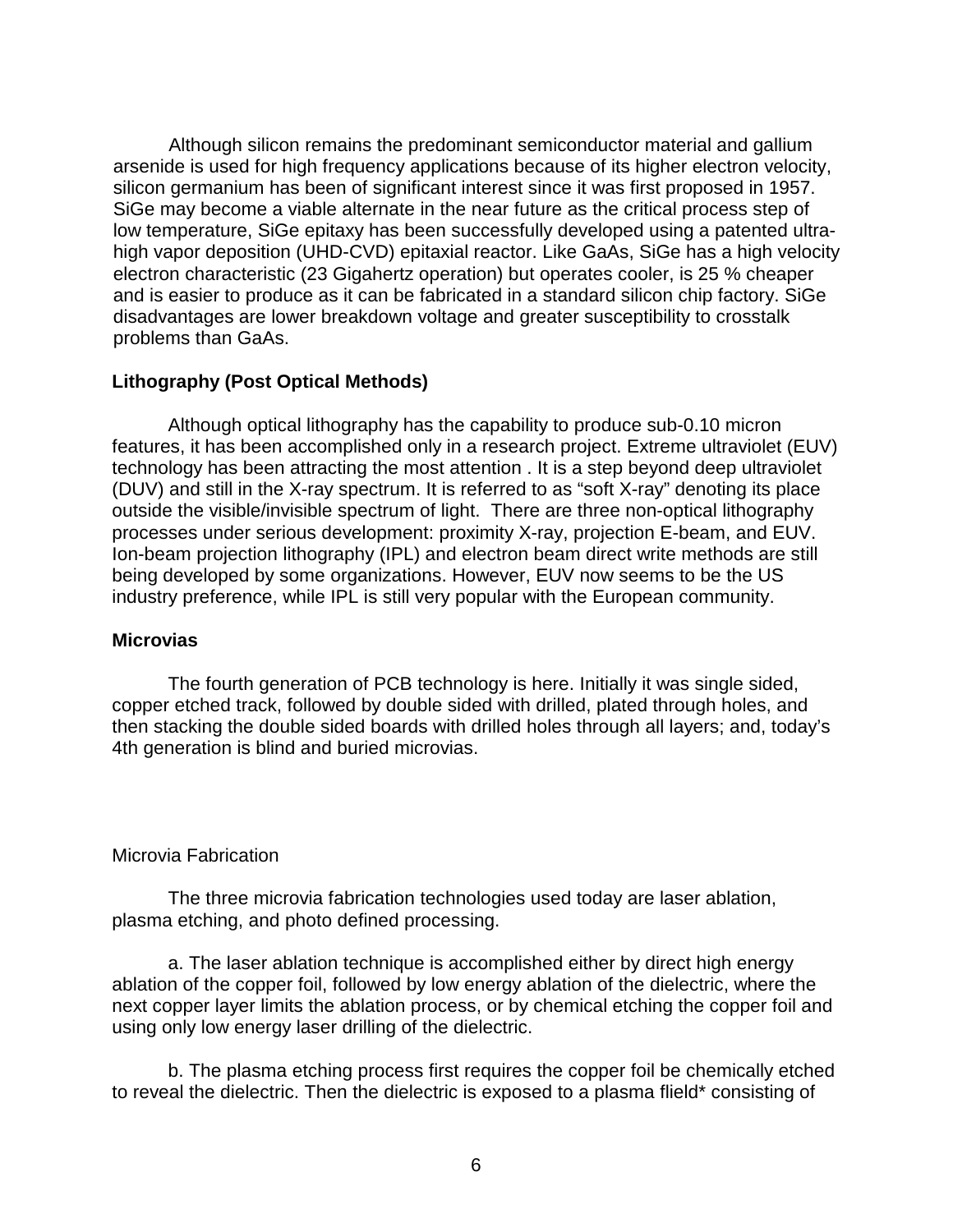an oxidizing and fluorine gas which converts the dielectric material into volatiles for venting. The optimal gas mixtures depend on the material to be etched. The etching process is achieved in a vacuum chamber with a RF source providing the ignition energy. The copper, unaffected by the plasma, acts as a mask.

\*Note: Plasma is a highly excited state of matter, often a diluted mixture of  $O_2$ , CF<sub>4</sub>, and  $N<sub>2</sub>$  gases whose atoms and molecules are ionized and split to form highly reactive gas radicals.

c. The Photo defined process forms vias by printing and developing an image in a photo definable dielectric layer, which is applied by curtain coating, dry film lamination, or screen printing. The ensuing photo developing process removes the dielectric material at the via site creating the via and exposing the inner layer capture pad. Electroless copper plating is then employed to cover the surface of the dielectric. Laminate photo resist and print to develop the outer layer, and then the copper pattern is electroplated.

#### Advantages

Microvia technology greatly reduces real estate, increases high frequency performance, and reduces crosstalk and interference. These are accomplished by eliminating fanouts, reducing signal paths, and providing for construction designs that reduce inductance, capacitance and ground loops. Incorporating microvias in pads can produce savings up to 500% in board space.

### Reliability Issues

All three processes are somewhat prone to degradation after solder reflow and under thermal shock and temperature cycling test conditions. An industry used solder reflow condition is considered a one-minute exposure to a temperature between +183<sup>o</sup>C and +225<sup>o</sup>C. Suggested industry used test temperature cycles/ranges are: Thermal Shock (up to 2000 cycles of liquid to liquid at  $-55^{\circ}$ C to +125 $^{\circ}$ C) and, Temperature Cycling (up to 1000 cycles at  $-40^{\circ}$ C to +125°C). The degradation concern is with increases in via resistance above 10%, cracks in the via walls and, of course, electrical opens in the vias.

### **Flex Circuits**

Although a product in it itself, flex circuits are also used as an interposer for redistributing the routing of the die pads to a configuration compatible with an existing technology. In this sense, it is part of an assembly process that provides a variety of interconnection possibilities for either rigid or flexible. hardware designs. The flex circuit is an attractive substrate material for 3-D MCMs because of its mechanical flexibility, low dielectric constant, high electrical resistivity and low cost. In addition, the same flex circuit design can be used with a stiffener to convert it to a rigid interposer when the application calls for additional strength and flatness in lieu of flexibility. However, since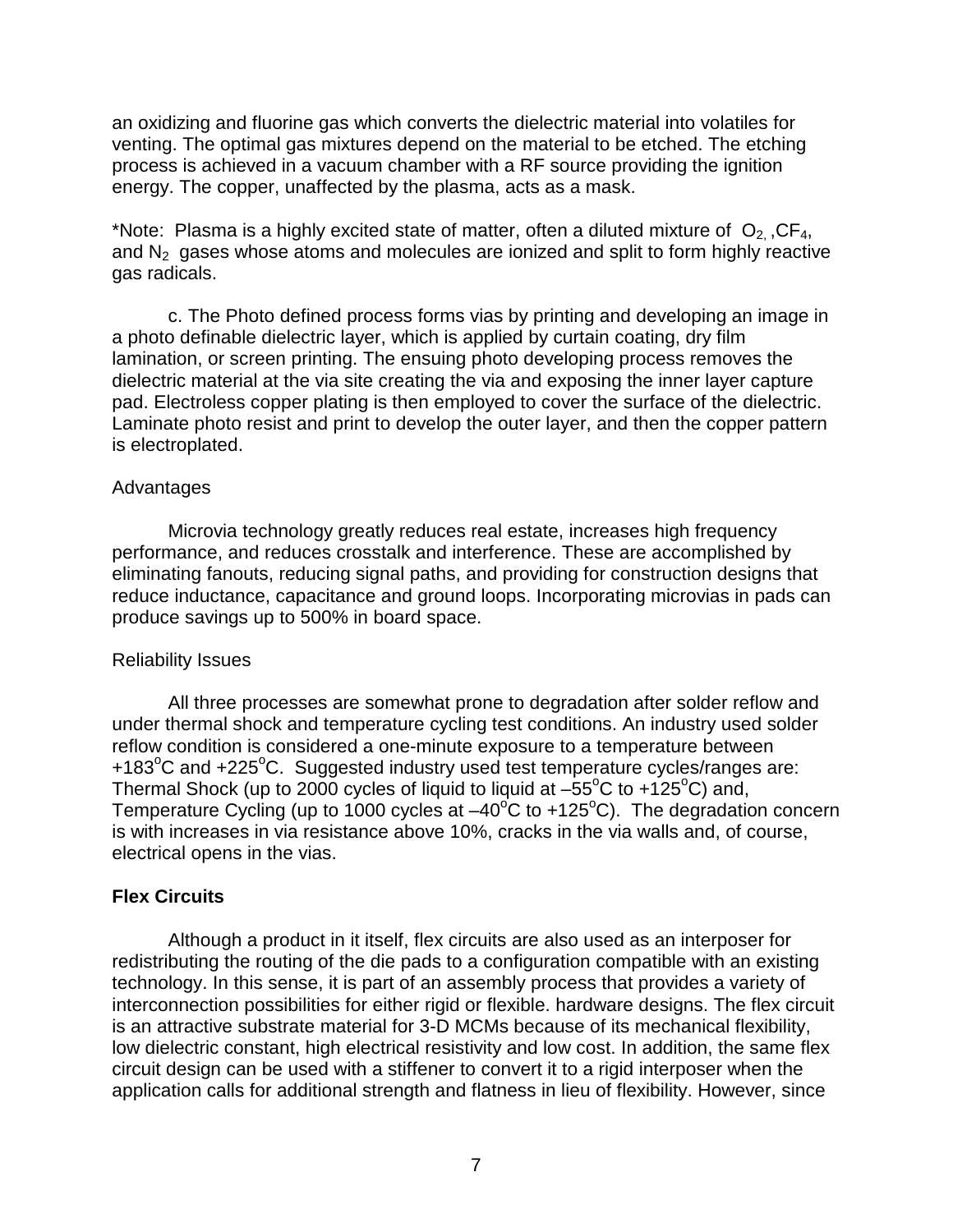polyimide flex has a low thermal conductivity, 3-D packaging does not allow a conventional heat sink, new, and novel heat management concepts need to be pursued.

# **3-D HDI**

3-D HDI is a very efficient high density interconnect process, saving board space up to 70%. To achieve a reliable, cost effective end product, implementation of some or all of the following new technologies are required: KGD, flex circuit interposers, microvias, heat spreaders, embedded die, flip-chip attachment, and because conventional heat sinks cannot be used, non-conventional heat management methods need to be considered, e.g. diamond coated heat spreaders. Basically, 3-D HDI design entails the stacking of substrates with circuitry (die and metallization) into a multilayered, multichip module. Electrical connections between layers may be accomplished at the edges or by vertical through holes/vias. KGD is normally used because being embedded in the assembly, chips are virtually inaccessible. The layers may each require the insertion of a heat spreader to provide a thermal conductive path out to the sides of the assembly for the die generated heat.. Usually a cooling process is provided at two opposite sides of the assembly (heat spreader outlets) while the I/Os are brought out at the other two sides. The cooling may be provided by circulating water heat sinks for high power applications to forced or air convection cooling depending upon the power levels involved.

### **Spherical Silicon Processing Technology**

Spherical silicon processing technology is a non-contact process that uses inductively coupled plasma and fluid mechanics up to the placement of solder balls on the finished sphere. The process requires single-crystal spherical formation, noncontact handling, spherical lithography, 3-dimensional design, and clustering. Packaging is a layer of encapsulation simply referred to as "paint". This process results in a silicon sphere that is robust in high temperature processing (up to  $+1300^{\circ}$ C) and is virtually free from oxygen contamination potentially enhancing device performance. A typical device, e.g. a 16-bit multiplexer, could consist of three spheres (one control and two registers) in a 3-dimensional cluster. Development of 1-mm diameter spheres is underway, with smaller sizes as a future goal. Since there is no requirement for a clean room or vacuum equipment, processing costs are reduced making it potentially attractive to manufacturers.

# **Silicon-on-Insulator (SOI) Wafer Processing**

Already in limited production, SOI is being considered a viable commercial process for the near future. SOI chips can require as little as one-third the power of presently produced microchips, which is a significant advantage for portable/mobile/wireless, battery powered applications. This advantage comes from the reduced operating voltage requirement of SOI product over conventional devices. Another SOI advantage is the reduction in soft-error rate, the upset of memory data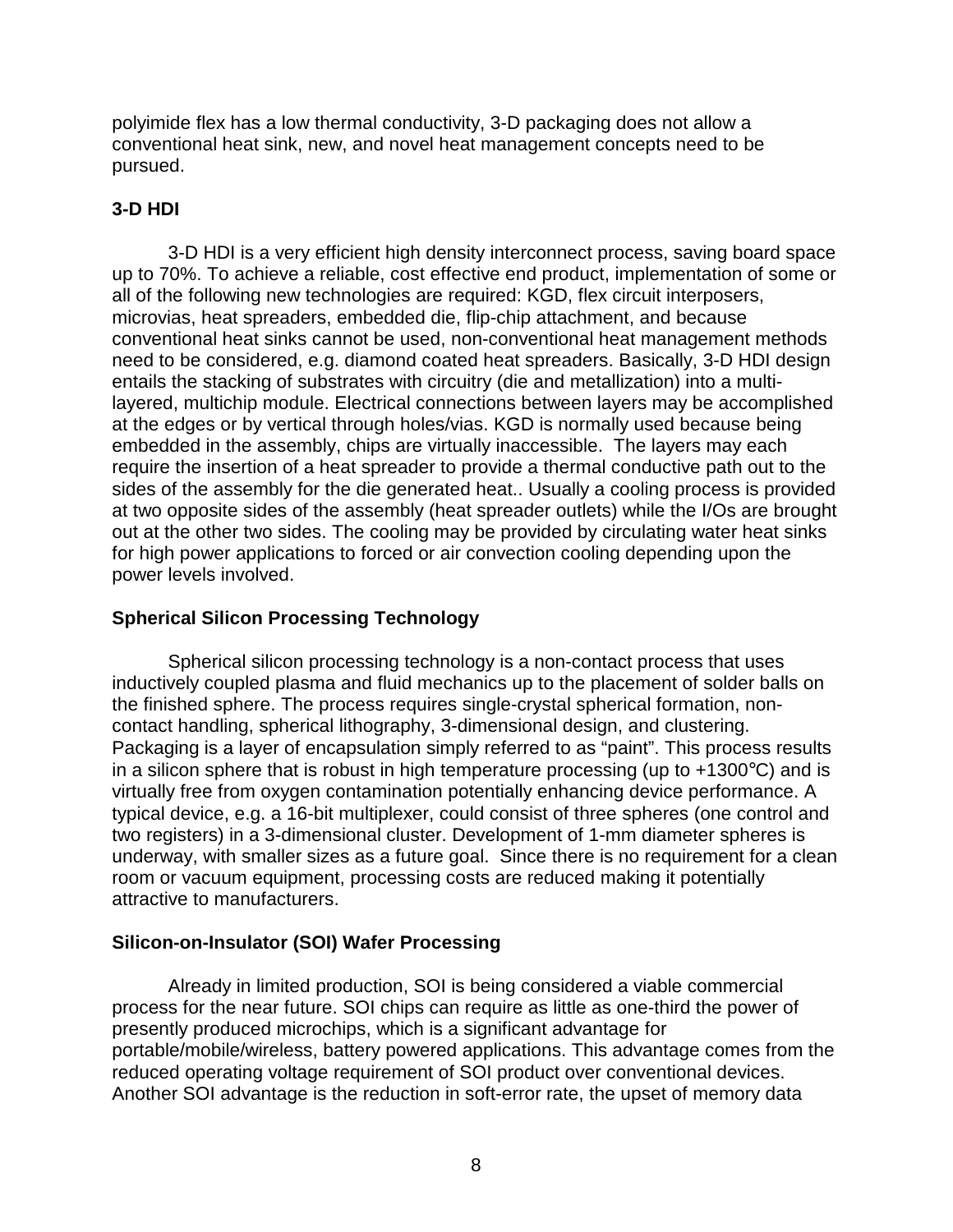from cosmic and background radiation. Early use of SOI product has been in memory devices for space applications.

## **ELECTRONIC/OPTICAL PRODUCTS**

#### **Microwave Products**

High frequency devices/materials are constantly under development as today's (and tomorrow's) communication and navigation requirements by both industry and government continually push the state-of-the-art product for faster, smaller, higher temperature, more rugged, but affordable microwave systems. The developing technologies of most interest to users of microwave products are GaAS*,* SiGe, GaP, InP semiconductors, and the low-loss dielectric materials for substrates and insulation. Significant aspects of these items are discussed in this document under the appropriate topics.

### **High Temperature Products and Related Materials**

For purposes of discussion herein, high temperature products/materials are those which can routinely perform reliably over design lifetimes, at temperatures above 125 $\degree$ C and up to  $\cong$  1000 $\degree$ C. Temperatures of this magnitude preclude the use of typical hermetically sealed Ge, Si and GaAs devices, which are normally operated well below 200°C, and plastic encapsulants, which routinely have a glass transition temperature below 159°C. This discussion does not include those products that are designed to function only briefly at an elevated temperature, e.g. an immersion thermocouple used to measure the temperature of molten metals.

### SiC as a Semiconductor

Because of its intrinsic refractory characteristics (working temperature of 1700°C in an oxidizing atmosphere) as a SiC-based distributed control electronics device, SiC devices could eliminate up to 90% of the wiring and connectors presently needed in conventionally sheltered systems applications e.g. aircraft engine compartments. In addition, in non-hot areas, SiC devices without cooling could reduce the weight and significantly improve reliability. In its nonlinear electrical grade, SiC has been a popular choice for varistors, power diodes and rectifiers. SiC has several advantages over both Si and GaAs for power devices that include a higher breakdown field, higher thermal conductivity, and higher radiation hardness. Because of its different polytypes with different electric properties, but compatible chemical structure, SiC offers a base for new generations of hetrojunction devices. An example is the n-p hetrojunction *of* GaN/6H-SiC with zero micropiping. Micropiping of the SiC is a processing problem and adding a layer of GaN to eliminate micropiping is one of the techniques under study in the development of high power-high temperature SiC devices.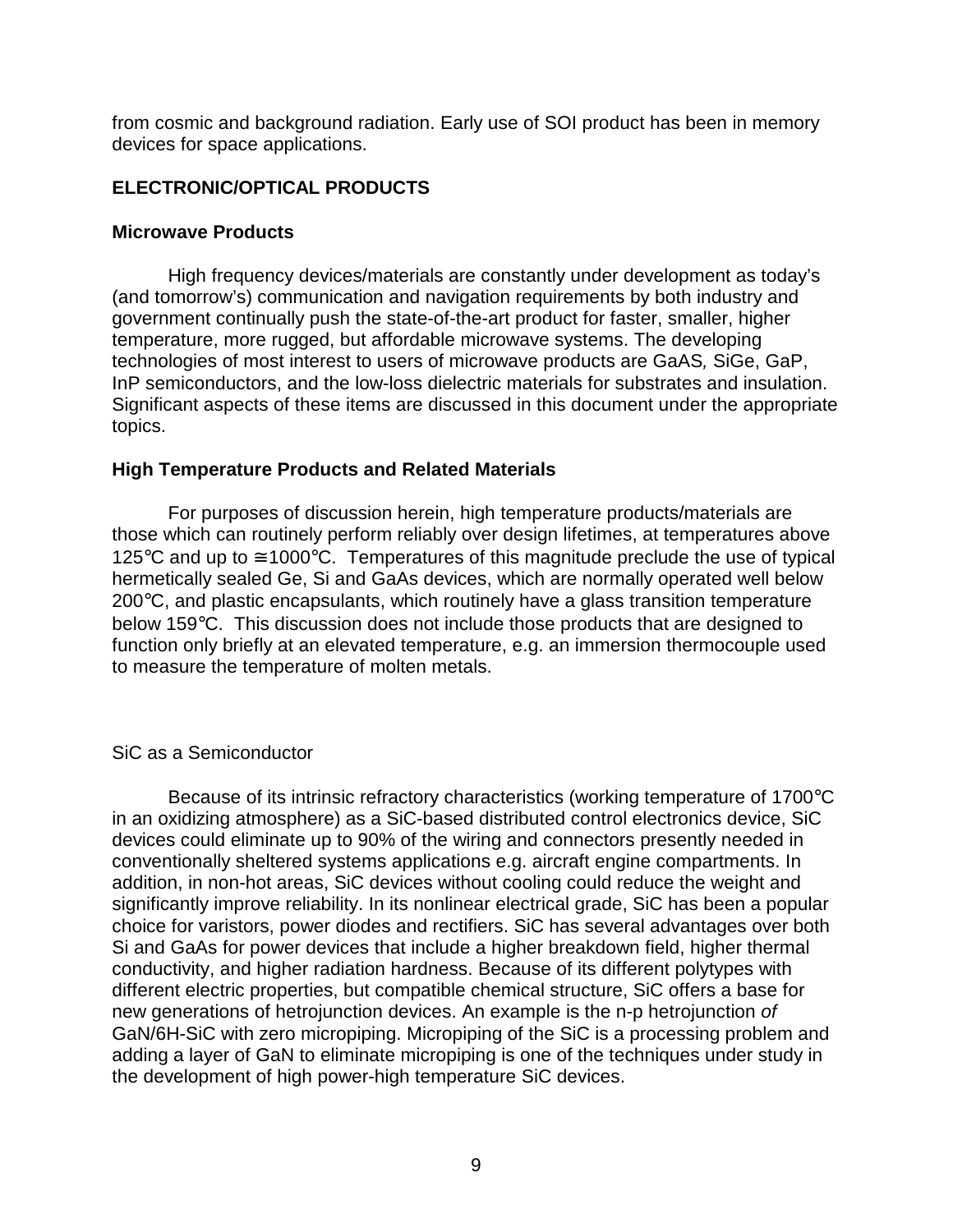### Diamond

Rarely found in the Type II class where it behaves as a semiconductor (but poorly when compared to conventional silicon and germanium), diamond has not yet been marketed commercially. However, the Type I class with good electrical insulating characteristics and excellent thermal conductivity is readily available in sheets as polycrystalline diamond. Diamond has the highest thermal conductivity of all known materials, four to eight times higher than other heat conducting materials, e.g. Cu, BeO and AlN. Polycrystalline diamond sheets are produced by CVD (chemical vapor deposition), and are becoming a favorite choice as a heat-conducting layer between power devices and heat sinks serving as a heat spreader. The efficiency of heat removal from high microcircuit densities is critical, as they tend to generate higher junction temperatures; therefore, polycrystalline diamond is also a good choice as a substrate layer in Hybrid and MCM designs. The relatively low dielectric constant of diamond compared to other electrical insulating materials also makes it an attractive choice for high-speed MCM applications. After chemical polishing, circuit metallization of the diamond sheets with conventional photolithography techniques is possible, and either Si or GaAs die may be incorporated with polycrystalline diamond with minimal thermal coefficient of expansion (TCE) concerns.

### AlN

To enhance operation of Si-based power devices for high temperature-high density applications (temperatures  $\approx 200^{\circ}$ C), a standard Si die can be sandwiched between two AlN plates. This process affords the advantages of the glass shell process but with a significant increase in high temperature capability. In addition, for applications with rapid, extreme temperature deviations, AlN exhibits good thermal shock resistance because of its high thermal conductivity and low TCE. The chemical inertness of AlN provides the stability characteristic required for processing at very high temperatures (900°C in oxidizing and 1600°C in reducing atmospheres). AlN is also a better candidate for the protective coating of large Silicon die, and as a substrate material for silicon and GaAs die. This is because of its high thermal conductivity, its good dielectric properties, and its closer TCE match to Silicon and GaAs than either SiC or diamond. In addition, its non-toxic characteristic is an advantage over the toxic BeO, a potentially serious health hazard concern when processing substrates.

# Gallium Phosphide (GaP)

During early development of GaP devices, operational temperatures of up to 450°C were demonstrated with GaP based transistors, and up to 500°C for GaP based thyristors. This makes these devices desirable for long life, high temperature, high frequency applications. A disadvantage is the health concern in processing the highly toxic phosphide radical.

# **Optoelectronic Product**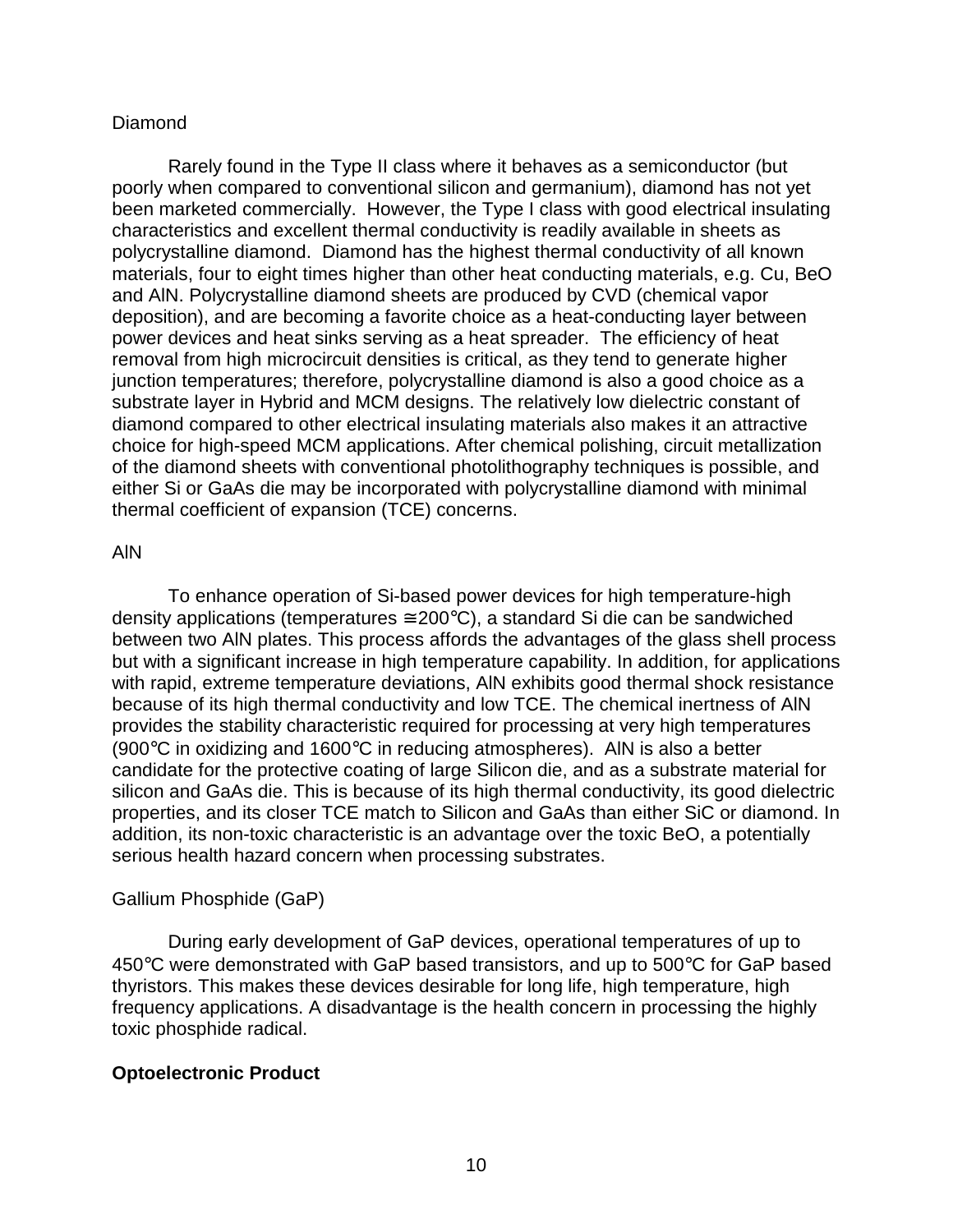Three common optoelectronic products are detectors, transmitters, and couplers (transoptors). This section discusses the newer concepts destined for those advanced technologies where at least one of the characteristics such as low-noise, very high speed, high optical resolution, or high sensitivity are paramount to acceptable performance.

#### Focal Plane Arrays

Mercury/Cadmium/Telluride (HgCdTe) and Gallium Nitrides (GaN, GaAlN) are today's choice for optical focal plane array detectors destined for military and space imaging applications. Indium Phosphide (InP*)* was initially investigated as a good substrate material to grow other high-speed materials upon, and as an InP*- based*, high frequency transistor; however, it was difficult to grow wafers larger than 2 inches. In addition, phosphides are classified as very toxic material. Subsequently, NASA has used HgCdTe on a 3 inch, extremely planer, Sapphire wafer (i.e. imaging 1994 comet-Jupiter collision). GaN and GaAlN on a 6-inch Silicon wafer are under development for UV solar-blind, military applications. Development is also underway using other active materials such as Platinum Silicide for low noise high sensitivity imaging focal arrays, wide band gap II-VI and III-V materials for blue light emitters, Thallium based materials for IR detectors, and, other efforts investigating color discriminating, multispectral, staring arrays that discriminate between targets and background clutter, arrays that provide 3-d imaging, and arrays that have minimal degradation from adverse weather conditions. Commercial use of these imaging technologies is also feasible.

#### Optoelectronic Couplers

The use of optics/photoconductive materials is not new as a means of signal coupling by the transmission and detection of visible, ultraviolet, or infrared light. Developing technologies, e.g. MCMs are investigating the incorporation of embedded optics. Fiber optics integral to the substrate can efficiently route signals throughout the substrate including optical via paths between multiple layers. Diamond is unsurpassed for optical transmission and adsorption loss and can be used in applications up to 1000°C. The optoelectronic materials previously discussed are also appropriate for transmitting and receiving entities in opto-coupling designs. Optoelectronics can greatly enhance high speed-low signal level performance of integrated circuits by reducing transient times, improving signal-to-noise ratios, and virtually eliminating cross talk

#### **Displays**

In a continuing effort to achieve brighter, low power consumption, cost effective displays, a field emission backlight is being developed using a diamond-like carbon that is an electron emitter, which can be deposited onto glass substrates and at room temperatures. It offers a thin profile and extended temperature range. This technology is planned for applications for large, and very bright, commercial outdoor displays, and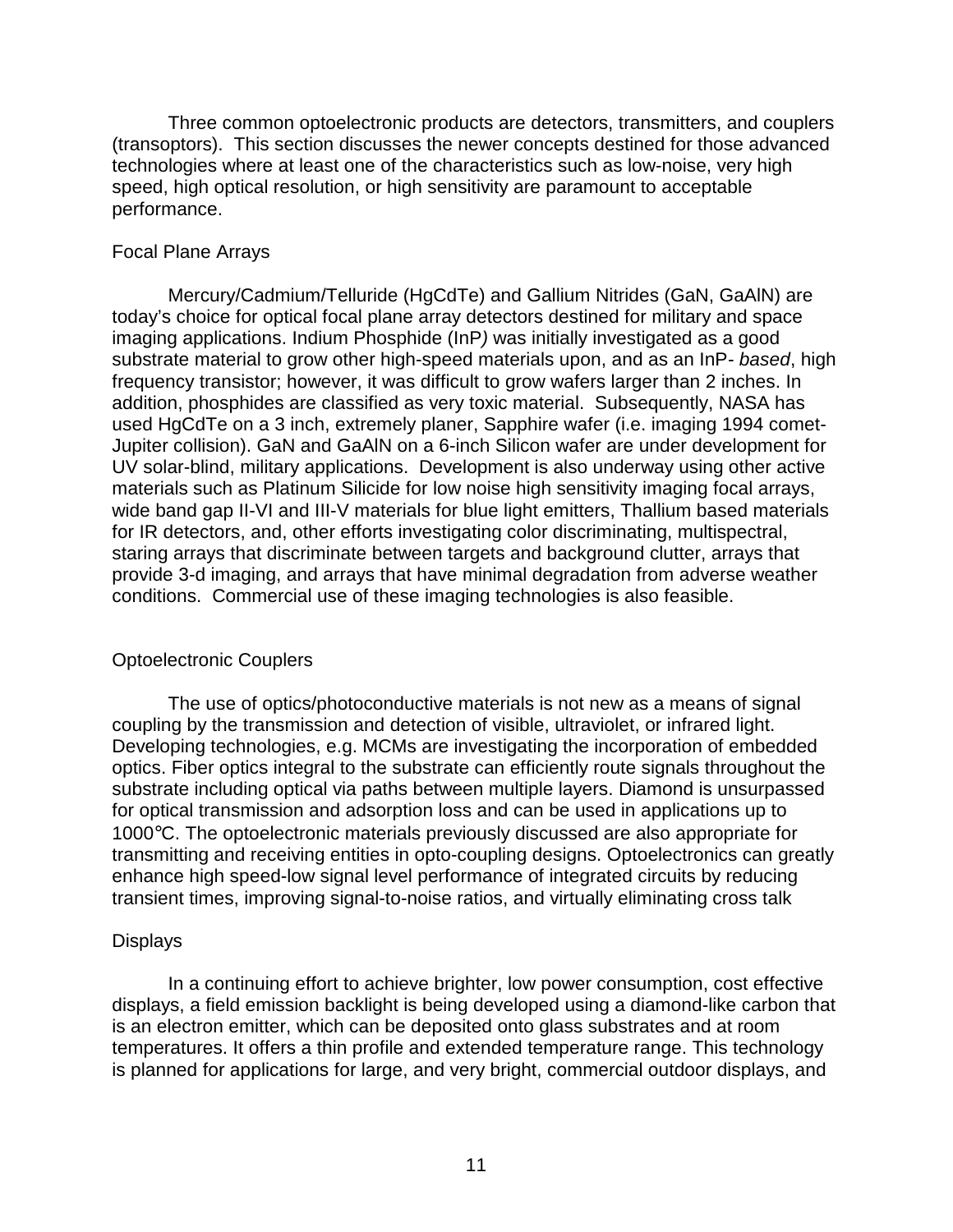is also planned for use as a backlight in a range of liquid crystal displays in aircraft cockpits.

### Ferroelectric Liquid Crystal (FLC) Microdisplays

There are three basic types of microdisplays, reflective, transmissive and emissive. The FLC developing technology is a reflective microdisplay using conventional, and reliable, CMOS ICs as blackplanes to control liquid crystal switching. The FLC microdisplays consist of a ferroelectric material sandwiched between a regular CMOS chip and a cover glass. This technology has an advantage of using most of the display surface without loss of area to control circuits. Red, green, and blue LEDs are lit in succession and synchronized to the display drivers to illuminate the display. No color filters or white light source is required. The FLC works as a switchable quarterwave plate that reflects the LEDs light in two ways; in one state, there is no change in polarization and in the other, there is a 90° rotation in polarization. External polarizing optics is used to change the reflected light into light or dark pixels. Since every pixel produces all three colors, neither triads (subpixels) nor a black matrix is needed as in conventional designs. This results in a sharper image. FLC microdisplays can be designed into either magnified or projected display applications.